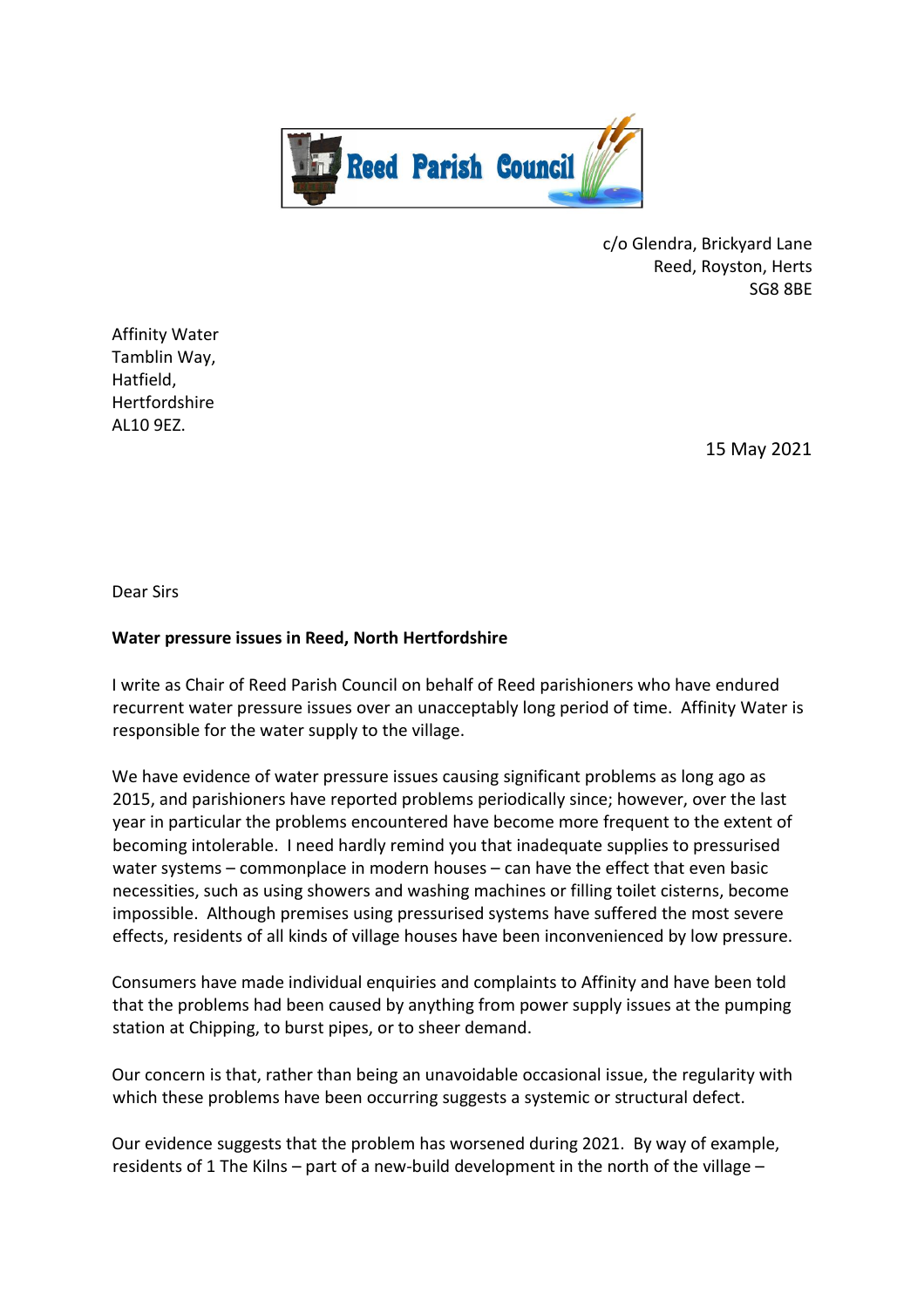report episodes of low pressure on a monthly basis since they moved in during 2020, and a severe shortage of some 20 hours duration on 21st April this year. Likewise, problems were reported by the occupants of 12 The Kilns on 3rd and 12th of April as well as the severe problems of 21st April.

The issues are not confined to the new developments. Residents of Church Lane, Jackson's Lane, High Street, Nichols Yard and elsewhere have all encountered the issue from time to time.

Mr Robertson, the groundsman of Reed Cricket Club, reports particular difficulties with water for grounds maintenance throughout April 2021. He has also confirmed that this was unrelated to the Club's own equipment: when he checked he discovered low water pressure in his own house on Jackson's Lane, Reed, at the same times.

I stress these are just examples: we see frequent complaints of inadequate water pressure across the whole of the village on our village WhatsApp group. During 2021, incidents were reported on 7 January, 30 January, 3 February, 24 March, 3 April, 8 April, 12 April, and 21-22 April.

Parishioners have not been satisfied that Affinity Water has been treating these repeated issues with sufficient priority. They therefore brought the matter to the attention of their Parish, District and County Councillors at Reed's Annual Village meeting held on 5th May.

Some residents have suggested to us that water pressure issues have become worse following the occupation of sizeable new residential developments – including The Kilns – around the village. We would particularly welcome your comments on this point, since if the infrastructure is struggling to cope with such new developments it would have implications for the approach that should be taken by the planning authority when looking at future development in the village.

We are aware that some residents received discounts of £25 on their water bills last year because of pressure problems. Whilst that is naturally a welcome acknowledgement of the issues, it goes without saying that it would have been better if the problems had been avoided.

We should be grateful for:

- An acknowledgement of this complaint and confirmation that its seriousness has been understood
- An assurance, in terms we can feed back to Reed parishioners, that appropriate steps will be taken without delay to address the issues set out in this letter, so as to provide confidence that adequate water pressure to the village can be maintained
- An indication as to when we can expect the steps outlined above to be in place